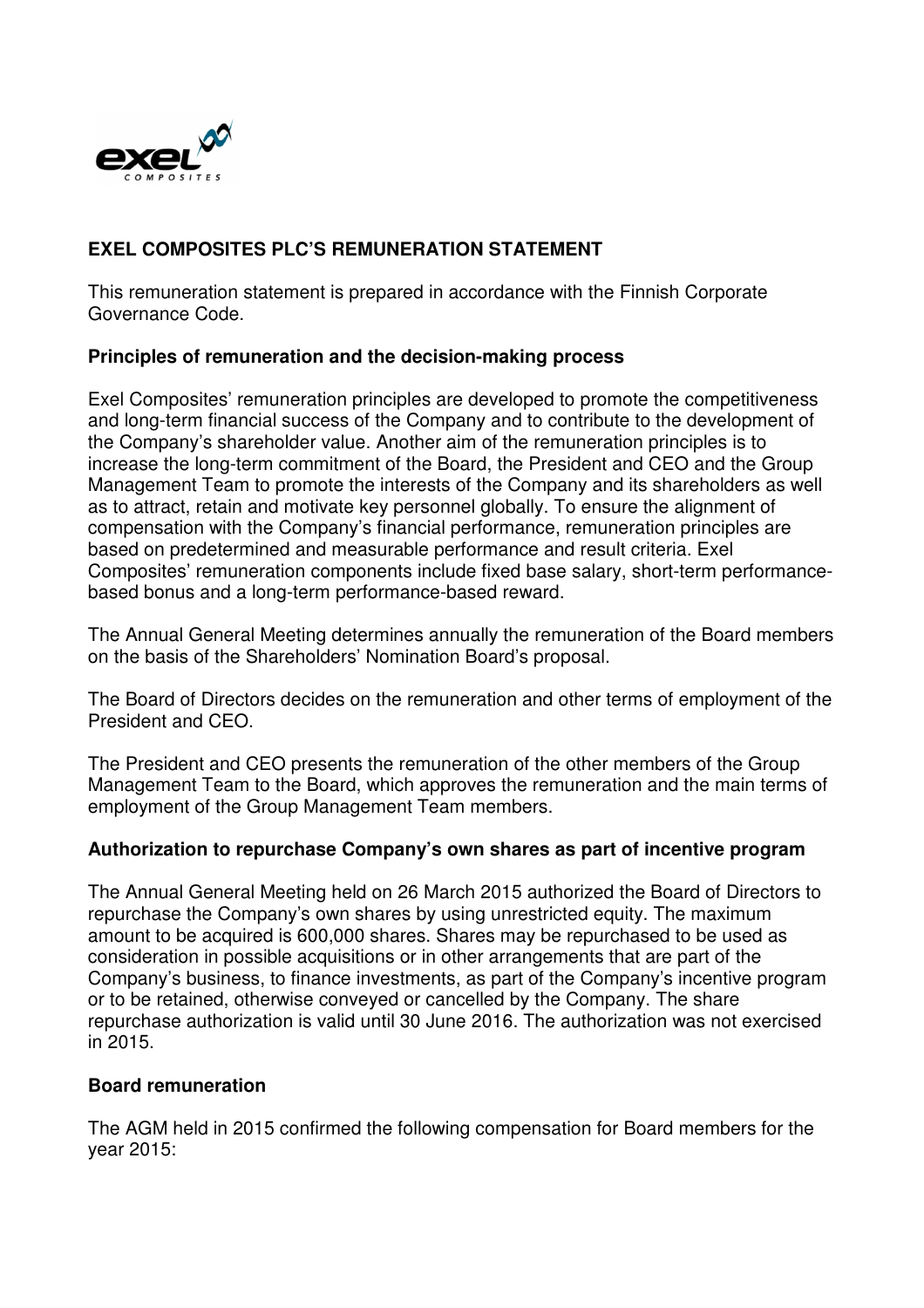Chairman of the Board: EUR 36,000 per annum and additionally EUR 1,500 per meeting.

Other Board members: EUR 18,000 per annum and additionally EUR 1,000 per meeting.

According to a decision of the Annual General Meeting held in 2015, 60 per cent of the yearly remuneration was paid in cash and 40 per cent in Exel Composites Plc shares, which were acquired directly for and on behalf of the members of the Board of Directors during 31 March – 10 April 2015 from the stock exchange market in amounts corresponding to EUR 14,400 for the Chairman and EUR 7,200 for each of the other members. Should the term of any member of the Board of Directors come to an end for whatever reason before the next Annual General Meeting, such member of the Board of Directors will have to return to the Company the remuneration or equivalent amount in cash already received but not yet earned at that point in time.

The Board of Directors convened 9 times in 2015. The table below describes the remuneration received by the Board in 2015 (EUR 1,000).

| <b>Name</b>                                        | <b>Position</b> | Annual<br><b>Fixed</b><br>Fees<br>2015 | Meeting<br><b>Fees</b><br>2015 | <b>Total Fees</b><br>2015 | <b>Total Fees</b><br>2014 |
|----------------------------------------------------|-----------------|----------------------------------------|--------------------------------|---------------------------|---------------------------|
| Peter                                              |                 |                                        |                                |                           |                           |
| Hofvenstam                                         | Chairman        | 36                                     | 14                             | 50                        | 46                        |
| <b>Heikki</b><br><b>Hiltunen</b>                   | Member          | 18                                     | 8                              | 26                        | 23                        |
| <b>Matti</b><br>Hyytiäinen<br>(as of<br>26.3.2015) | Member          | 18                                     | 8                              | 26                        |                           |
| Göran<br>Jönsson<br>(until<br>26.3.2015)           | Member          |                                        |                                | 1                         | 24                        |
| Reima<br>Kerttula                                  | Member          | 18                                     | 9                              | 27                        | 24                        |
| Kerstin<br>Lindell                                 | Member          | 18                                     | 8                              | 26                        | 24                        |
| <b>TOTAL</b>                                       |                 | 108                                    | 48                             | 156                       | 141                       |

In addition, travel expenses and other out-of-pocket expenses arising from the Board work were compensated in accordance with the Company's established practice and travel rules. Exel Composites has no such incentive program by which the Company rewards the Board members with shares or option rights. The Board members are neither entitled to a short-term performance-based bonus.

The members of the Shareholders' Nomination Board are not remunerated by Exel Composites for their membership in the Shareholders' Nomination Board. The members' expenses are reimbursable in accordance with the Company's established practice and travel rules.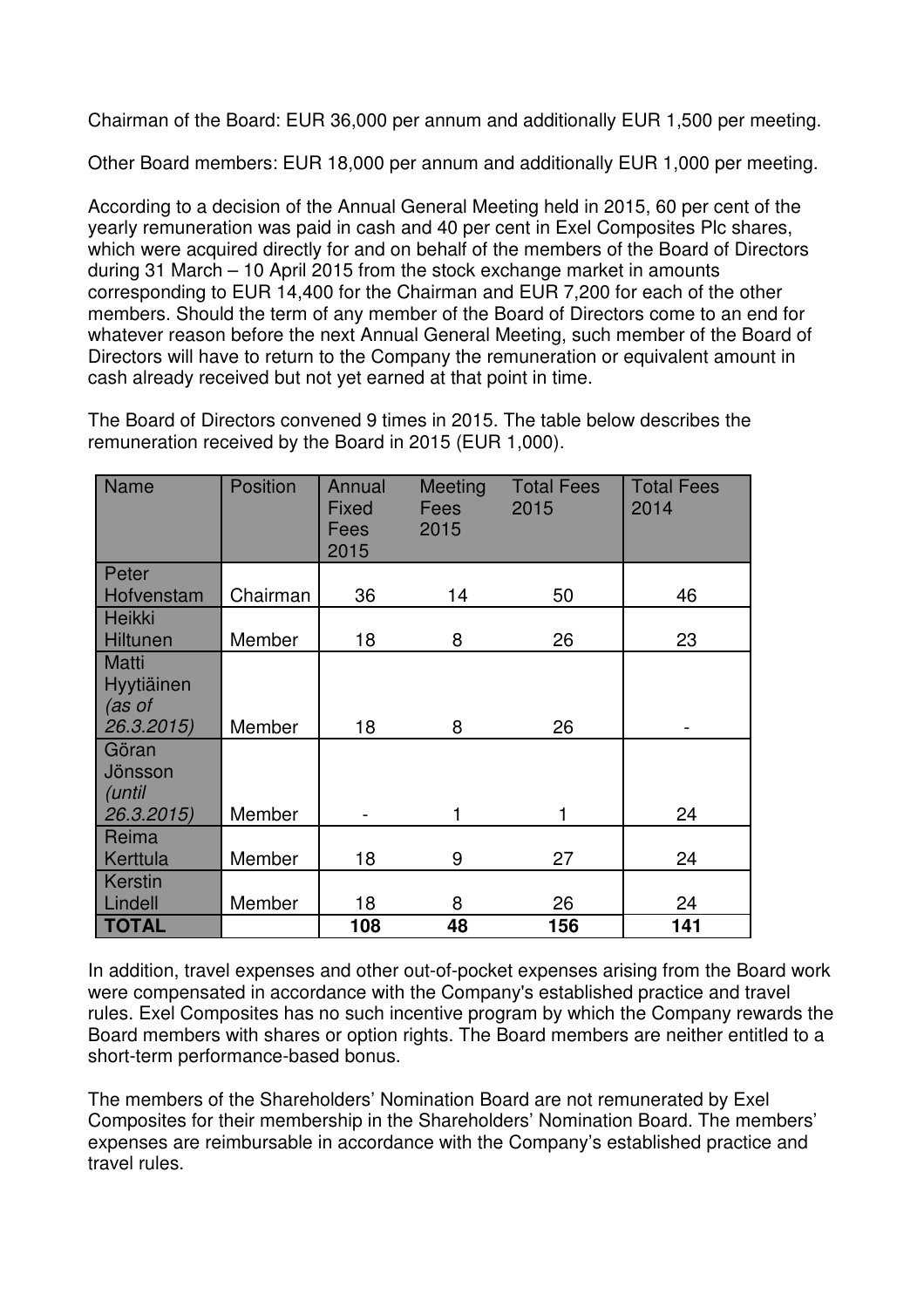## **Remuneration and service contract of the President and CEO**

The remuneration scheme of the President and CEO consists of a fixed monthly base salary, a performance-based bonus on an annual basis and a long-term incentive compensation.

The President and CEO's pension is determined in accordance with the statutory Finnish employee pension scheme (TyEL) that links the benefits directly to the President and CEO's earnings. The President and CEO's retirement age is 63 years. The President and CEO has no separate pension agreement.

According to the employment contract, the period of notice of the President and CEO is six months and the severance pay in the case of termination by the Company corresponds to 12 months' salary.

### **Remuneration of the Group Management Team and performance-based bonus**

Compensation for the members of the Group Management Team comprises a fixed monthly base salary and fringe benefits as well as a performance-based bonus on an annual basis and long-term incentive compensation.

The amount of the bonus and the performance criteria are annually determined by the Board of Directors of Exel Composites. The Board also evaluates whether the performance criteria have been met. In 2015, the key financial performance criteria of the performance-based bonus based on 2015 results were turnover growth, EBIT and OWC turnover. In 2015, the maximum annual bonus for the President and CEO was a maximum of 50 per cent of his annual base salary. For the other members of the Group Management Team the maximum annual bonus was 40 per cent of their respective annual salary.

There are no additional pension schemes for the Group Management Team members.

## **Long-term incentive compensation**

The Group has long-term incentive programs for the President and CEO and the Group Management Team and selected key employees of the Company. The aim of the programs is to combine the objectives of the shareholders and the executives in order to increase the value of the Company, to commit the executives to the Company and to offer the executives a competitive reward program. The Board of Directors makes the decision on the program annually.

The earning period for the long-term incentive program of 2012 ended in 2014. Based on the program a gross amount of 20,048 matching shares were acquired for the participants in 2015. There is a retention period of two years before the title of the shares is transferred to the participants. No monetary performance reward was earned and therefore no monetary performance reward was paid.

On 31 December 2015 the Group had three long-term incentive programs:

The 2013 program is based on a long-term monetary incentive program and is targeted at 20 executives for the earning period 2013 – 2015. The potential long-term monetary